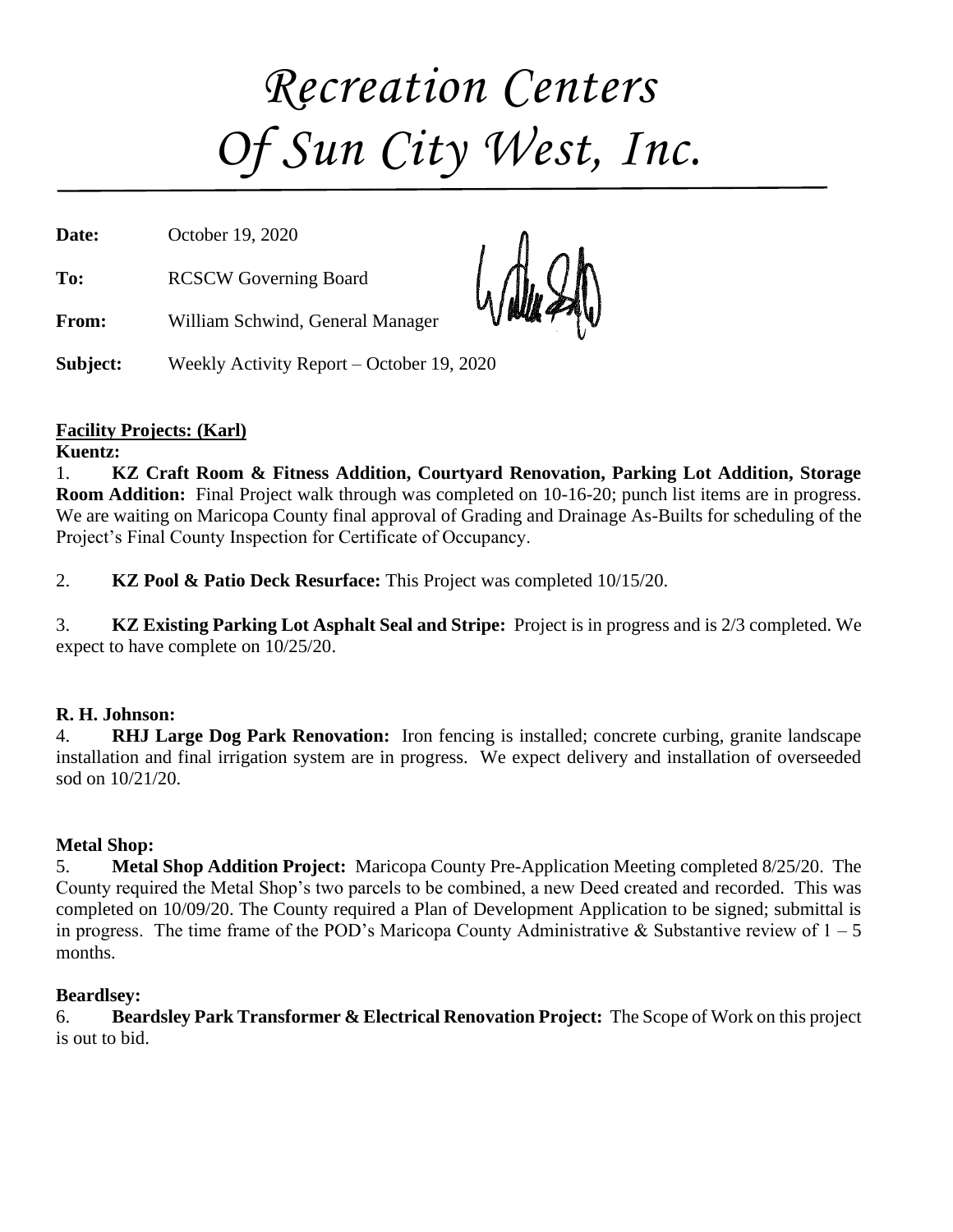#### **Facility Maintenance: (Russ)**

7. Facility Maintenance Staff is assisting in the cleanup of the Kuentz Facility and doing a very good job. They also continue to work on HVAC Units as necessary.

#### **Sports Pavilion:**

8. We have gone back to our normal Fall Operation Hours, seven days a week from 8 a.m. to 9 p.m. We are complying with State and CDC Reopening Guidelines and will operate at 50% capacity. We are limiting the number of chairs available along the concourse so they cannot be used for congregating before or after bowling.

9. League Play is 45% down from last year at this time and we expect that number to improve to 40% in the near future.

10. Open Play is down 12%, which is due in part that we are limited by Covid-19 Rules and lane availability.

11. The electrical power to the scoring system went on and off twice last week for about a half hour each time. Brunswick will be coming out this week to take a look at the system. Unfortunately, the Scorers may not last though April or May of 2021. This project was deferred from the last Budget cycle.

#### **Member Services:**

12. The Member Services Office is open Monday through Friday from 8:00 a.m. to 2:30 p.m. should you need to come in for assistance. You can also continue to pay your dues online or call 623-544-6100 to pay by phone. Member credit can be purchased at any of our open Golf Course Pro Shops or from Member Services during their normal hours. If you have any questions you are welcome to contact us by email as well at [membership@suncitywest.com.](mailto:membership@suncitywest.com)

13. For the first 16 days of October 2020 we've collected 69 APF's with 11 refunds as compared to 93 for the entire month of October in 2019.

14. We have recovered \$185,000 of money due the Association through the Maricopa County REDS Program.

#### **Recreation: (David)**

15. The Arizona Department of Health Services has authorized the reopening of our indoor Fitness Centers to 50% of capacity. We are required to maintain the criteria established by the AZ Dept. of Health Services and the CDC to remain open. This includes the wearing of masks and requiring social distancing while using the facilities.

16. We have been open at 50% capacity for some time now. There is moderate but steady attendance at the pools and fitness rooms at our three open Recreation Centers. There have been no major issues to report to date. You can check the following link to see latest on facility reopening dates and times of each of our facilities. Check [https://suncitywest.com/covid19/.](https://suncitywest.com/covid19/) All items on the list are subject to change.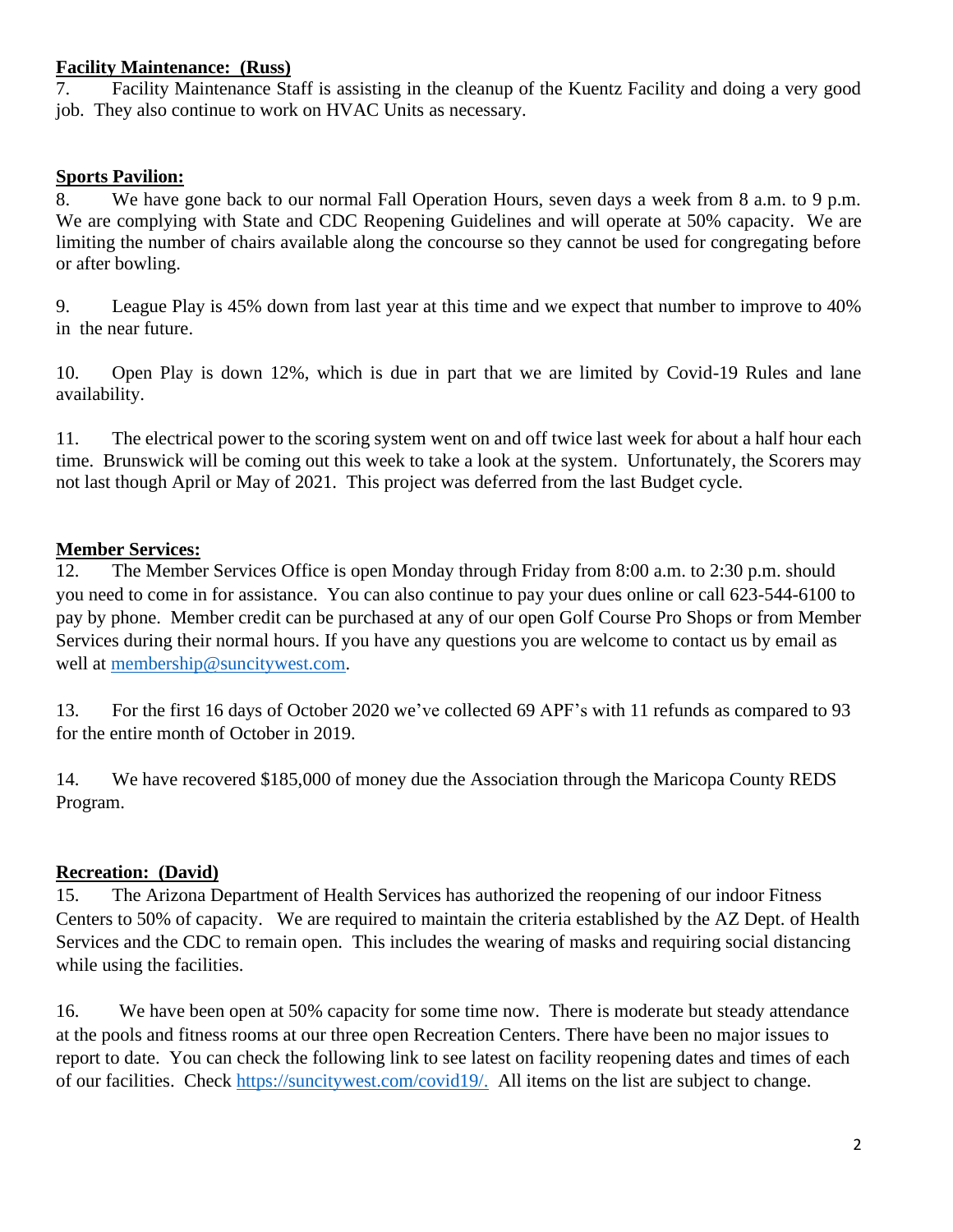17. We are expecting delivery of Kuentz Fitness Room equipment next Thursday.

18. We continue to have discussion regarding staffing prior to the reopening of the Kuentz Facility.

19. We will leave the current courier schedule in place as it appears to meet the needs of the Association at this time. We will extend the schedule when activity picks up.

20. The Audio-Visual Upgrade Project for RHJ Social Hall, Lecture Hall and Palm Ridge is progressing more slowly than we would like. We are hoping to start cable installation at the end of this month. We will have more information on this next week.

#### **Recreation Activities/CC&Rs: (Riley)**

#### **CC&Rs**

21. Due to the closure of the Rec. Centers, all CC&R complaints should be sent in by email (located on the main page of our website [\(www.suncitywest.com\)](http://www.suncitywest.com/) or by telephone at 623-544-6661.

22. Current Open violations are at 59 as of today.

23. Riley has completed all but two interviews for the CC&R Lead position. We have had a few real strong candidates interview and will be making the final decision on Wednesday.

#### **Chartered Clubs:**

24. Please visit this link for more information and the latest Update in Club Closures and Openings. <https://suncitywest.com/covid19/>

25. Many thanks to Kasey from Events for helping the Clubs with their elections and voting during Phil's absence.

26. The Softball Club has been contacted and advised there is No Play on Saturdays.

27. Riley has spoken with the Boomers Water Volleyball about No Play at this time.

28. We have been dealing with returning club members not knowing the rules. Riley will be drafting a note to club presidents which they can use to update returning members about the new procedures that have been put into place since they have been gone.

#### **Tours and Scheduling:**

29. Upcoming meetings and events have been cancelled through December 1, 2020.

#### **Village Store**

30. Beginning Nov. 1, hours will be expanded from 9 a.m. to 4 p.m. Village Store volunteers and staff are happy with the increase in hours. New volunteers have come into the Store to sign up.

31. Sales are going well for this time of year.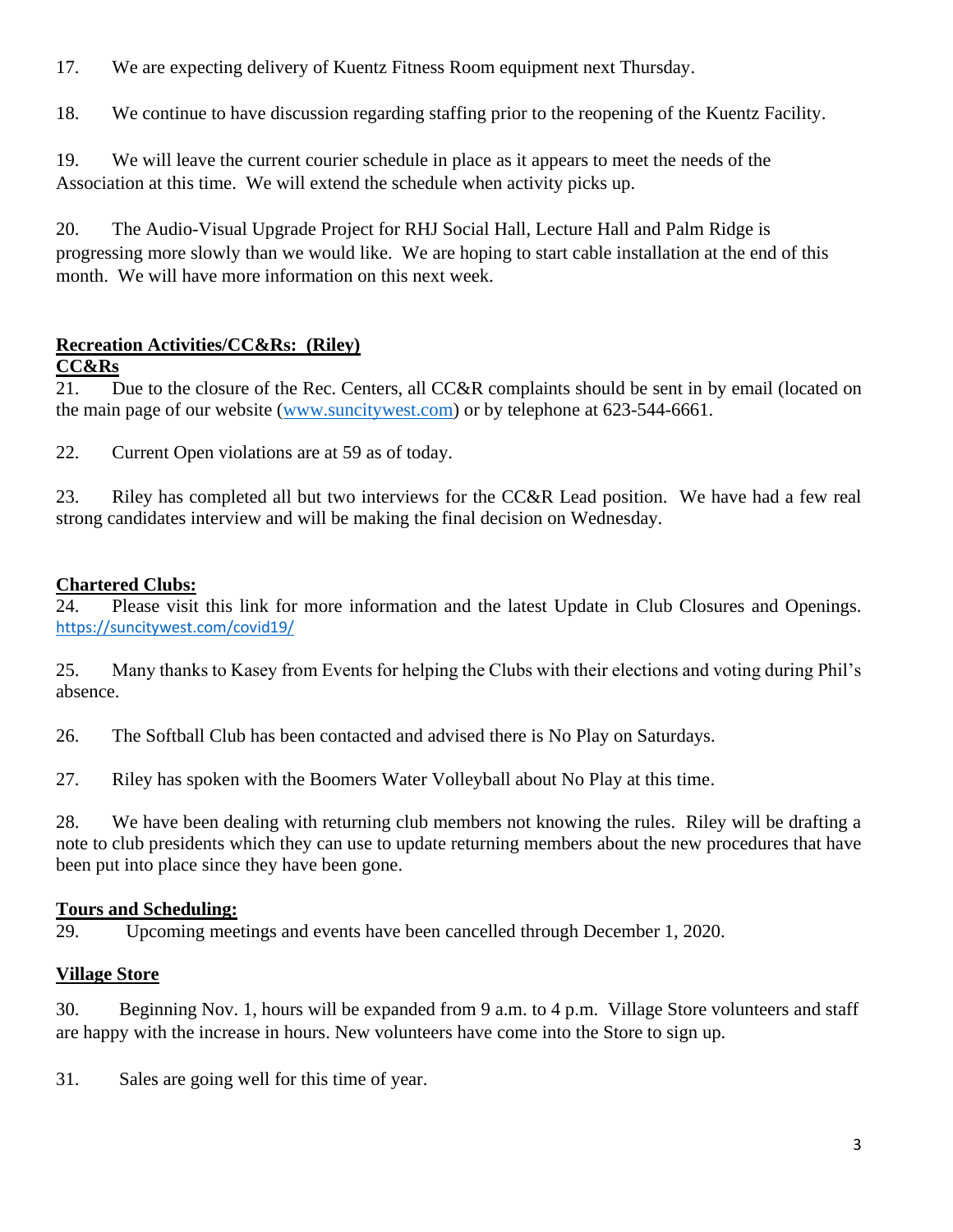#### **General Services:**

32. For the most up-to-date information on the Covid-19 virus, please visit our website at [https://suncitywest.com/covid19/.](https://suncitywest.com/covid19/) We have met the Covid-19 benchmark numbers required by the CDC and AZ Dept. of Health Services for reopening our indoor facilities at 50% capacity as per state mandates. As of Monday, there were 748 positive cases and three deaths from Covid-19.

33. Early voting for the upcoming General Election begins Wednesday, Oct. 28 through Saturday, Oct. 31 from 9 a.m. to 7 p.m. and on Monday, Nov. 2 in the Social Hall from 9 a.m. to 5 p.m. Voting continues on Election Day, Tuesday, Nov. 3 from 6 a.m. through 7 p.m. also in the Social Hall. If you would like to get your absentee ballot dropped off prior to that you can do so at Surprise City Hall located at 16000 N. Civic Center Surprise between 8 a.m. and 5 p.m. weekdays now through Election Day.

34. Our Member Portal is up and running. It can be found at [https://suncitywest.totaleintegrated.com.](https://suncitywest.totaleintegrated.com/) There have been few problems but should members have trouble with the Portal, i.e., logging in, resetting passwords, etc., email us at [portal@suncitywest.com](mailto:portal@suncitywest.com) to report the issue so we can assist. FAQs will be available on the new Portal.

35. Microsoft has been having issues recently involving group email addresses. You may be sending an email out to a group address and only some of those on the address list are going through and others are not and there is no notification that some of those emails were never delivered. If this is happening to you, please send in a ticket to IT. You might want to individually add each of the email addresses to your email before sending.

36. The IT Department reports that there is some new "ransom wear" being sent to unsuspecting people called "Snake" which is malicious. Remember not to click the attachments or links of suspicious email you receive. If it is something important they will recontact you.

37. We met with Amber, Marketing/Sales Representative from K-Hovnanian Homes last week. They are getting ready to layout their sales pitch for the new K-Hovnanian Homes Four Seasons Development in SCW. They project their web site will be up in about 1 to 2 weeks. Model homes will start to go up in November/December with sales beginning in February 2021. It's early yet but any questions can be directed to [arizona@khov.com.](mailto:arizona@khov.com)

38. The Help Desk link was down for approximately 2 days. If Staff has submitted anything to IT during that time and they haven't received a reply, they might want to consider resending it.

39. Since we are not able to hold our in-person TORCH Sessions right now, we have developed the first two You Tube videos for TORCH on Member Services and the new Golf Lab. They both turned out very well. These will be posted as links on our web site, ENews Letter, Facebook, etc.

40. PC/Point of Sale Computer replacements for this year are almost complete.

41. Some improvements are being made to our website at [www.suncitywest.com](http://www.suncitywest.com/)

42. The number of positive tests in in Maricopa County for Covid-19 was 748 with three deaths.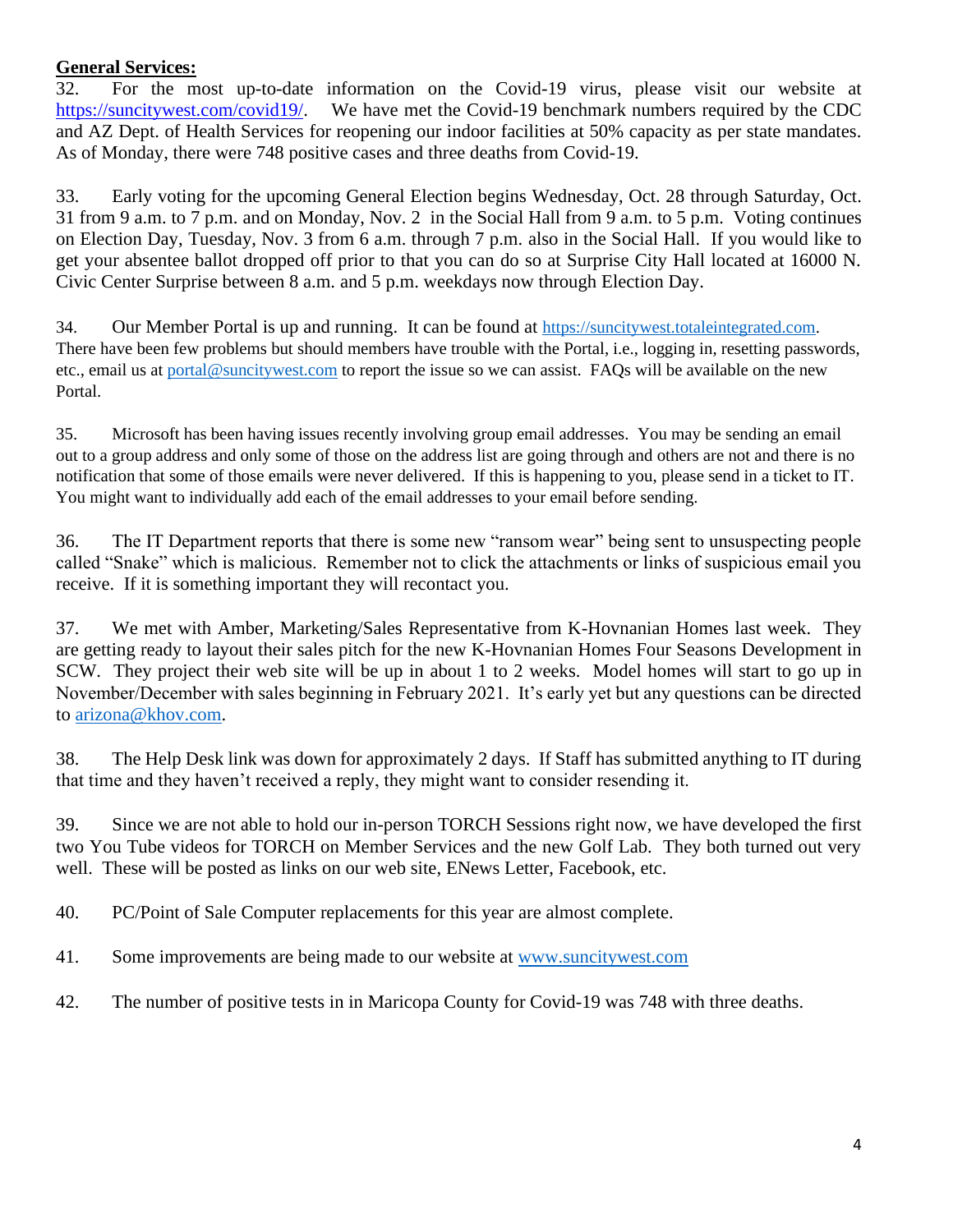#### **RHJ Library:**

43. As of Tuesday, October 6, the Library returned to normal operating hours of 9:00 a.m. to 4:00 p.m., Tuesdays through Saturdays.

44. Library Study Rooms are open for 1-hour sessions. Appointments can be made in the Data Resource Center. Rooms will be sanitized between each use.

45. The Library has had a small increase in the number of visitors. This still allows for social distancing at the Library.

#### **Financial Services:**

46. Rebecca Vacha selected for the open Financial Analyst position in Accounting started with us on Monday, 10/19/20. Be sure to welcome her on board!

47. The Accounting Staff has completed the September Month-End Report. Revenue is within \$4,000 and Operating Expenses are within \$9,000.

48. The Accounting Staff continues working on our annual tax filing which is due Nov. 15, 2020.

49. We had \$91,000 in unrealized gains.

50. We are reviewing the Association Investment Policy with the Budget and Finance Committee.

51. Pete will be getting Staff together to talk about the FY21/22 Budget process. We will also be working on preparing our Budget Time-Line for the B&F Committee.

#### **Events Planning:**

52. We have cancelled all fall special events for the remainder of **2020**. The main reason for this decision was to keep us from the possibility of losing substantial down payments on our bookings, not knowing at this point if we could sell enough tickets to cover costs or if the event would have to be cancelled due to state mandates.

53. The Arizona Dept. of Liquor is not accepting requests for Special Event Licenses for gatherings until further notice.

54. Please see the attached "Upcoming Events" Sheet attached for all available event information.

55. Our DRIVE IN MOVIE, *Knives Out,* on October 15 in the RHJ North Parking Lot was attended by 40. The next DRIVE-IN Movie will be *The Shining* on October 29 which is sold out. We will be adding speakers and allowing Golf Carts. These events are limited to 50.

56. We will be raising money for St. Mary's Food Bank and hosting a Food Drive for St. Mary's from November  $2<sup>nd</sup>$  through December 18<sup>th</sup>.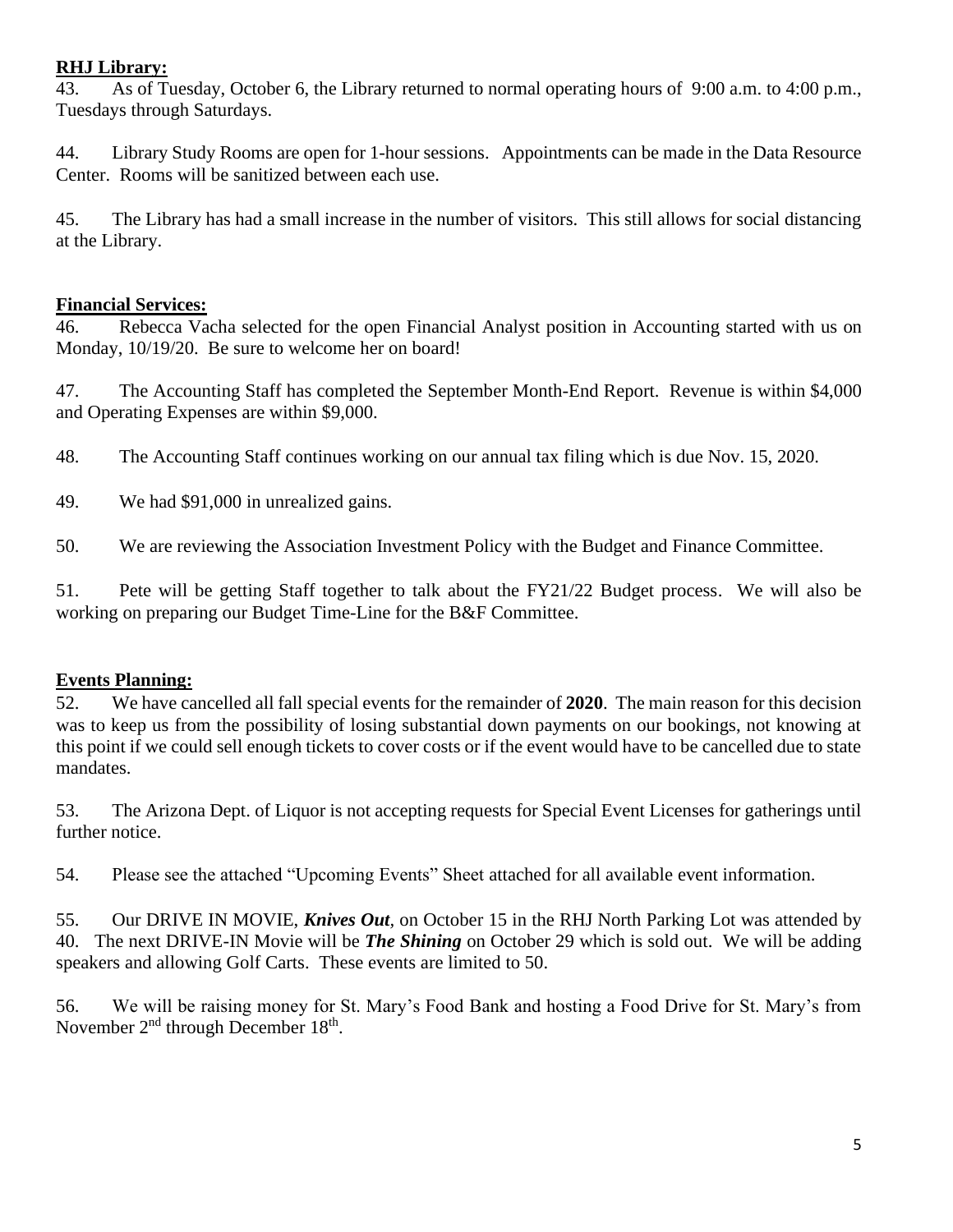57. We will be teaming up with ARC for our Curbside Christmas. Come on by to wave to Santa and receive a craft, see a fortune teller, reindeer food and much more along with a small breakfast. This event is open to Sun City West Residents ONLY.

58. We have closed all sales to **2021** Top Hat and Cruise Ship Series tickets to allow for more room between the seats. If the virus numbers subside and we no longer have to worry about distancing, we can always open back up for individual ticket sales on these events.

#### **Human Resources:**

59. Reminded Staff that Performance Evaluation Forms would be sent to them this week and are due back the Wednesday before Thanksgiving.

60. HR Manager, Marie Mrowzynski, reminded Staff that the Governing Board continues to ask for nominees for Board Recognition at upcoming meetings.

#### **Golf Operations:**

61. Revenue numbers for the first 17 days of October; Revenue was up 12% over prior year and Rounds were up 9% over of prior year.

62. The 25th Anniversary of the Octogenarian Tournament on Saturday, October 24th is sold out. There will be 100 80-year-olds and up participating in this Tournament. We also have five names on the waiting list. The tournament will be held on the Desert Trails Golf Course to help with showcasing the new bunkers that Todd Patty and staff refurbished this summer.

63. All 7 golf courses were open on Tuesday and Wednesday of this week. On Thursday, three courses will close for overseeding; Trail Ridge, Stardust and Deer Valley.

64. We will be setting up a tour of the Golf Lab for the Golf Committee. Dave Arend will be part of that tour. Golf Committee is also discussing the topic of Group Play. Staff will work with the Committee on this as we would like to have the schedule out by the first week of November for the Nov. 23 Group Play kickoff.

65. Pat O'Hara will be recording a segment of the SCW Radio Show on Friday, 1 pm at the Broadcast Club.

66. Green Team Lessons will be held at Echo Mesa Golf Course on Saturday. These lessons are free to Green Team Members and are given throughout the season to encourage the playing of golf by our residents.

67. **Thanksgiving Schedule** – The four golf courses open on Thanksgiving this year will be Desert Trails, Echo Mesa, Pebblebrook and Trail Ridge.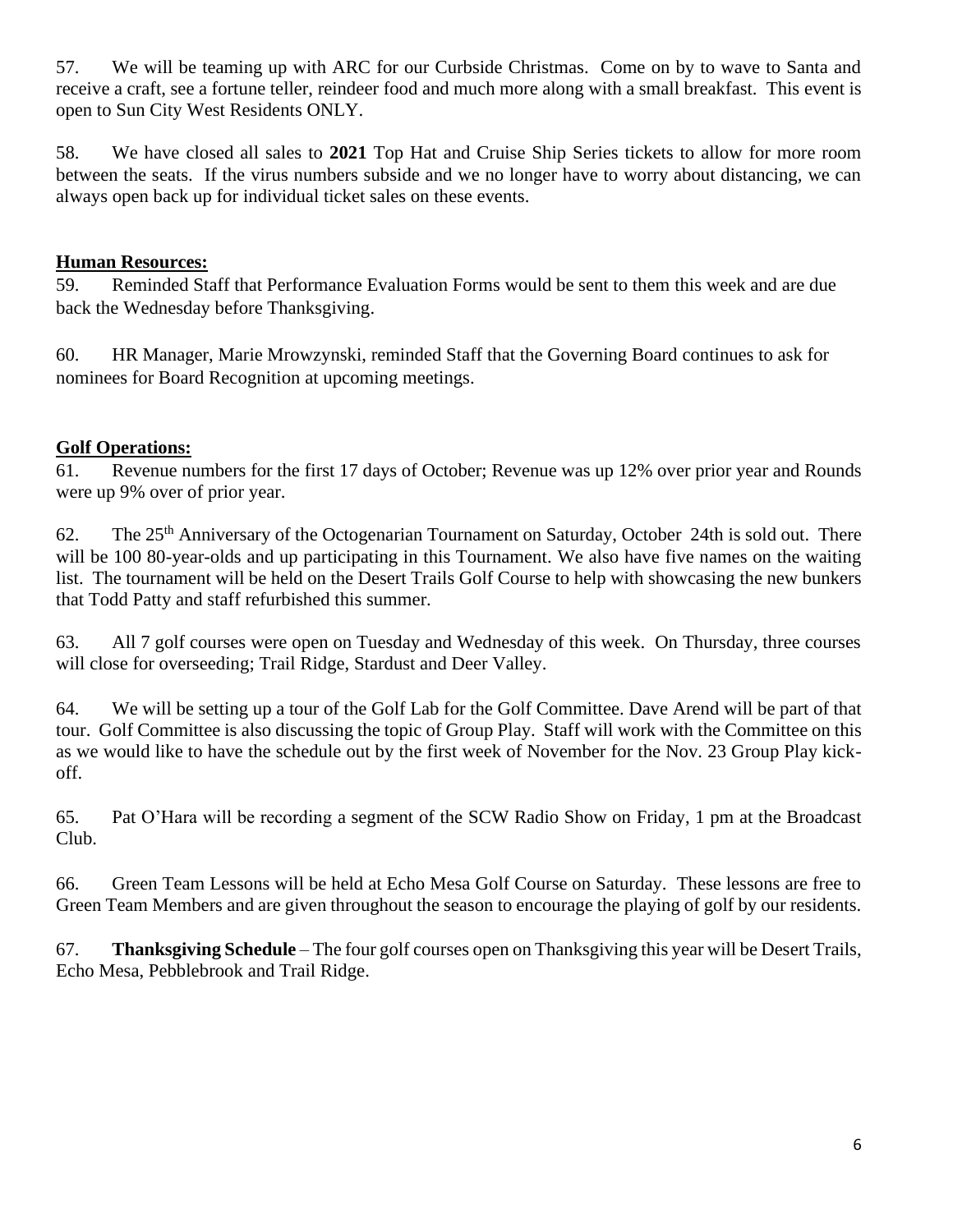#### **Environmental Services:**

#### 68. **Golf Course Maintenance**

Overseeding Update:

- Grandview, Echo Mesa, Desert Trails and Pebblebrook all reopen on Tuesday, Oct. 20<sup>th</sup>.
- The last three courses, Deer Valley, Stardust and Trail Ridge will close for overseeding on Thursday Oct. 22 and are scheduled to reopen on Tuesday, November 17<sup>th</sup>.
- The Desert Trails crew will be getting the course ready for the Octogenarian Tournament scheduled for this Saturday.

## 69. **Landscape Maintenance:**

#### **Overseed Update:**

- Beardsley Park was overseeded last Thursday. The park is scheduled to reopen on Tuesday, December  $1<sup>st</sup>$ . If the warm weather continues there is a good chance the park could open earlier.
- Section 1of the Small Dog Park reopened on Monday, Oct. 19<sup>th</sup> and Section 2 of the Park closed for overseeding. The reopening date is scheduled for Monday, Nov.  $16<sup>th</sup>$ .
- The Liberty Softball Field reopened Monday, Oct. 19th.
- Fall and winter flowers continue to go in this week. RHJ and Bell Road will be planted this Saturday.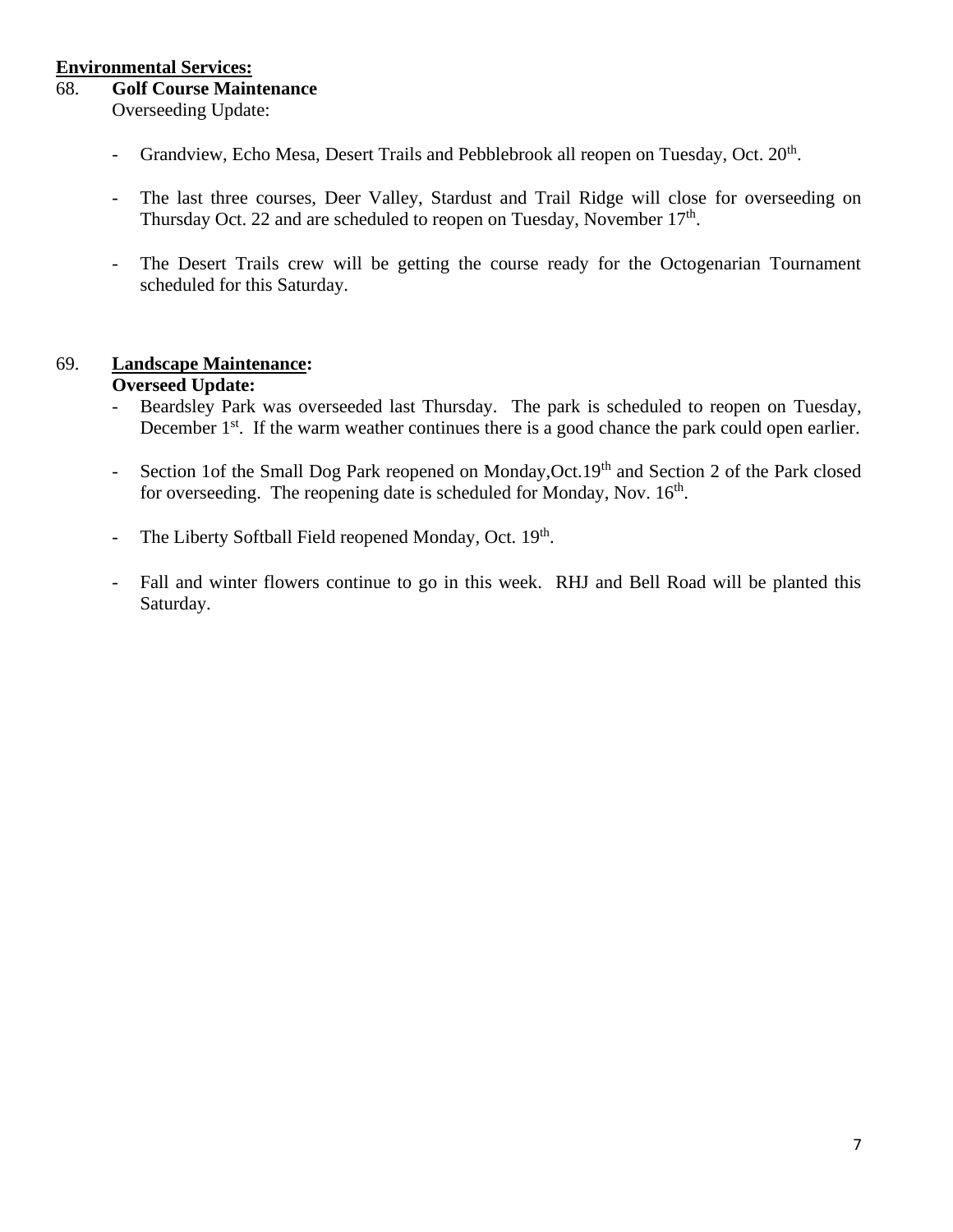## **Upcoming Events**

#### **Current / Upcoming Ticket Sales**

| Event                                   | <b>Event Date</b>                  | Location             | Time           | <b>Ticket Sales</b>  |
|-----------------------------------------|------------------------------------|----------------------|----------------|----------------------|
| <b>Santa Paws</b>                       | December 2 <sup>nd</sup>           | <b>RHJ North Lot</b> | $9a-2p$        | November 3rd         |
| <b>DRIVE IN MOVIE - Yesterday</b>       | November 12 <sup>th</sup>          | <b>RHJ North Lot</b> | <b>Dusk</b>    | November 3rd         |
| <b>DRIVE IN MOVIE - Wine</b><br>Country | November 19th                      | <b>RHJ North Lot</b> | <b>Dusk</b>    | November 3rd         |
| <b>Letters To Santa</b>                 | Mail out November 30 <sup>th</sup> | <b>BOX OFFICE</b>    | N/A            | <b>AVAILABLE NOW</b> |
| <b>DRIVE IN MOVIE - The Shining</b>     | October 29th                       | <b>RHJ North Lot</b> | <b>Dusk</b>    | <b>SOLD OUT</b>      |
| <b>Virtual Thanksgiving 5k</b>          | Nov 25 - 27 <sup>th</sup>          | <b>ANYWHERE</b>      | <b>ANYTIME</b> | <b>AVAILABLE NOW</b> |
| TOP HAT 3pm                             | 2021 Series                        | Palm Ridge           | 3pm            | <b>SALES CLOSED</b>  |
| TOP HAT 7pm                             | 2021 Series                        | Palm Ridge           | 7pm            | <b>SOLD OUT</b>      |
| <b>CRUISE SHIP RENEWALS</b>             | 2021 Series                        | Palm Ridge           | 7pm            | <b>SOLD OUT</b>      |

*WE have closed all sales for Top Hat 7pm and Cruise Ship to allow more room between seats! If this subsides we can always open back up for individual sales* 

#### **Drive In Movie Update**

**We had 40 cars attend and all went well. We had a few hiccups but those are all manageable and looking forward to the next Drive in movie on October 29th. We will be adding speakers and allowing golf carts**  $\odot$  **IT IS SOLD OUT** 

## **Be sure to get your Letters to Santa – Post Stamped from the North Pole For SUN CITY WEST Residents ONLY**

**We are teaming up with ARC for our Curbside Christmas; Wave to Santa and receive a craft including seeing a fortune teller, reindeer food and much more along with a small breakfast For SUN CITY WEST Residents ONLY**  $\textcircled{\tiny{}}$ 

**2020 SCW Thanksgiving 5k**

**<https://raceroster.com/events/2020/34556/sun-city-west-thanksgiving-virtual-5k> We are raising money for St. Mary's Food Bank**

**We will also be hosting a food drive for St. Mary's from: November 2nd – December 18th**